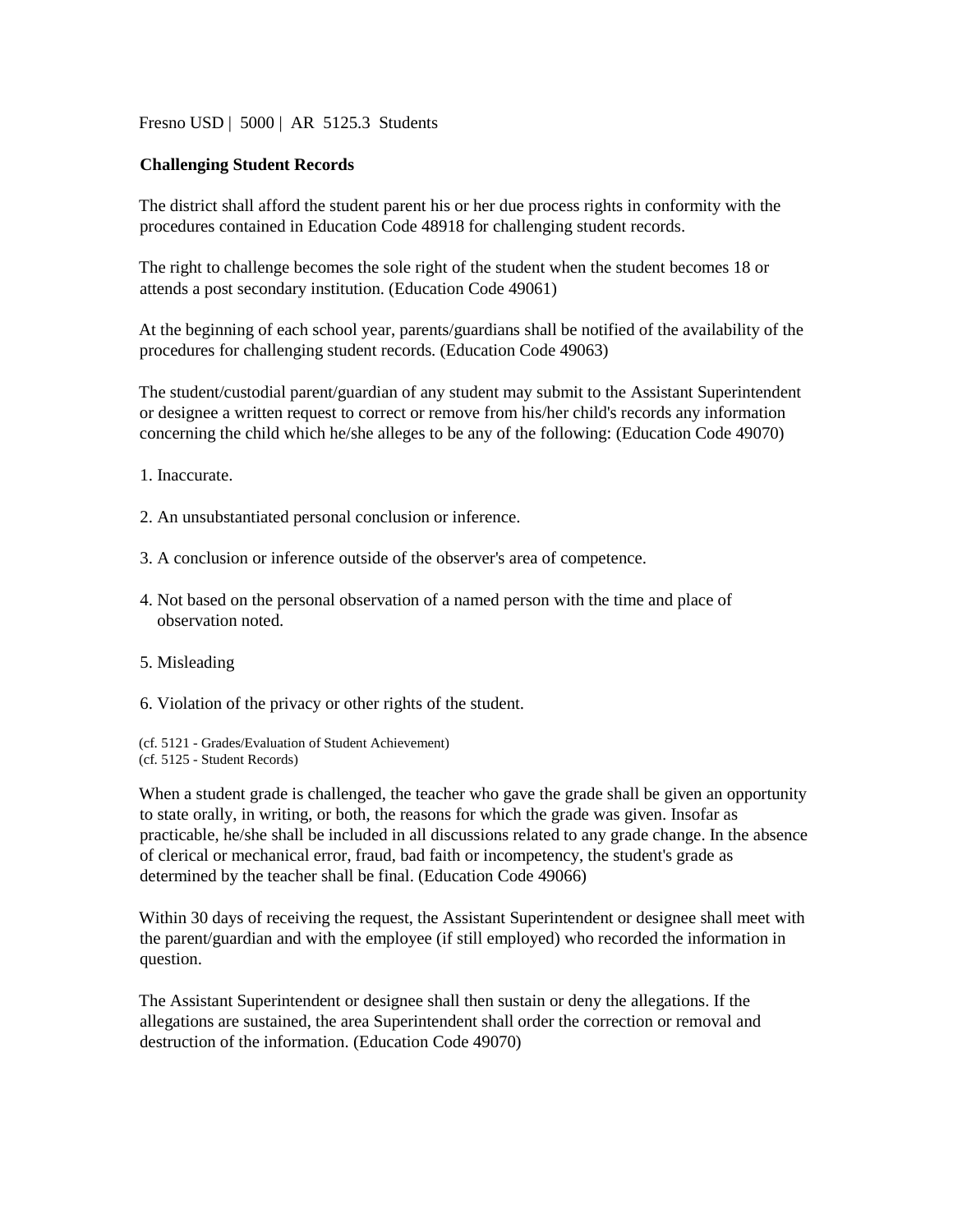If the Assistant Superintendent or designee denies the allegations and refuses to order the correction or removal of the information, the parent/guardian may, within 30 days of the refusal appeal the decision, in writing, to the Governing Board.

To assist the Board in determining if any of the foregoing causes for challenging the records exists, the governing board or the Superintendent or designee when the challenge is initially filed, may convene a hearing panel composed of the following persons, provided that the parent has given written consent to release information from the relevant student's records to the members of the panel so convened:

- 1. The principal of a public school other than the public school at which the record is on file.
- 2. A certificated employee appointed by the chairperson of the certificated employee council of the district or, if no such council exists, a certificated employee appointed by the parent.
- 3. A parent appointed by the Superintendent or by the governing board of the district, depending upon who convenes the panel.

The persons appointed shall not be acquainted with the student, his parent or guardian, or the certificated employee who recorded the information, except when the parent or guardian appoints the person.

The principal appointed to the hearing panel shall serve as its chairperson.

The hearing panel shall, in closed session, hear the objections to the information of the parent and the testimony of the certificated employee who recorded the information in question, if any, and if such employee is presently employed by the school district.

The hearing panel shall be provided with verbatim copies of the information which is the subject of the controversy.

Written findings shall be made setting forth the facts and decisions of the panel, and such findings shall be forwarded to the Board.

The proceedings of the hearing shall not be disclosed or discussed by panel members except in their official capacities.

Within 30 days of receipt of such an appeal, the Board shall meet, in closed session with the chairperson of the hearing panel and the parent regarding the information in question. If no hearing panel is convened the Board shall meet, in closed session, with the parent and the employer who recorded the information in question.

If the Board sustains any or all of the allegations, it shall order the Superintendent to immediately correct or remove and destroy the information from the written records of the student. However, in accordance with Section 49066, the Board shall not order a student's grade to be changed unless the teacher who determined such grade is, to the extent practicable, given an opportunity to